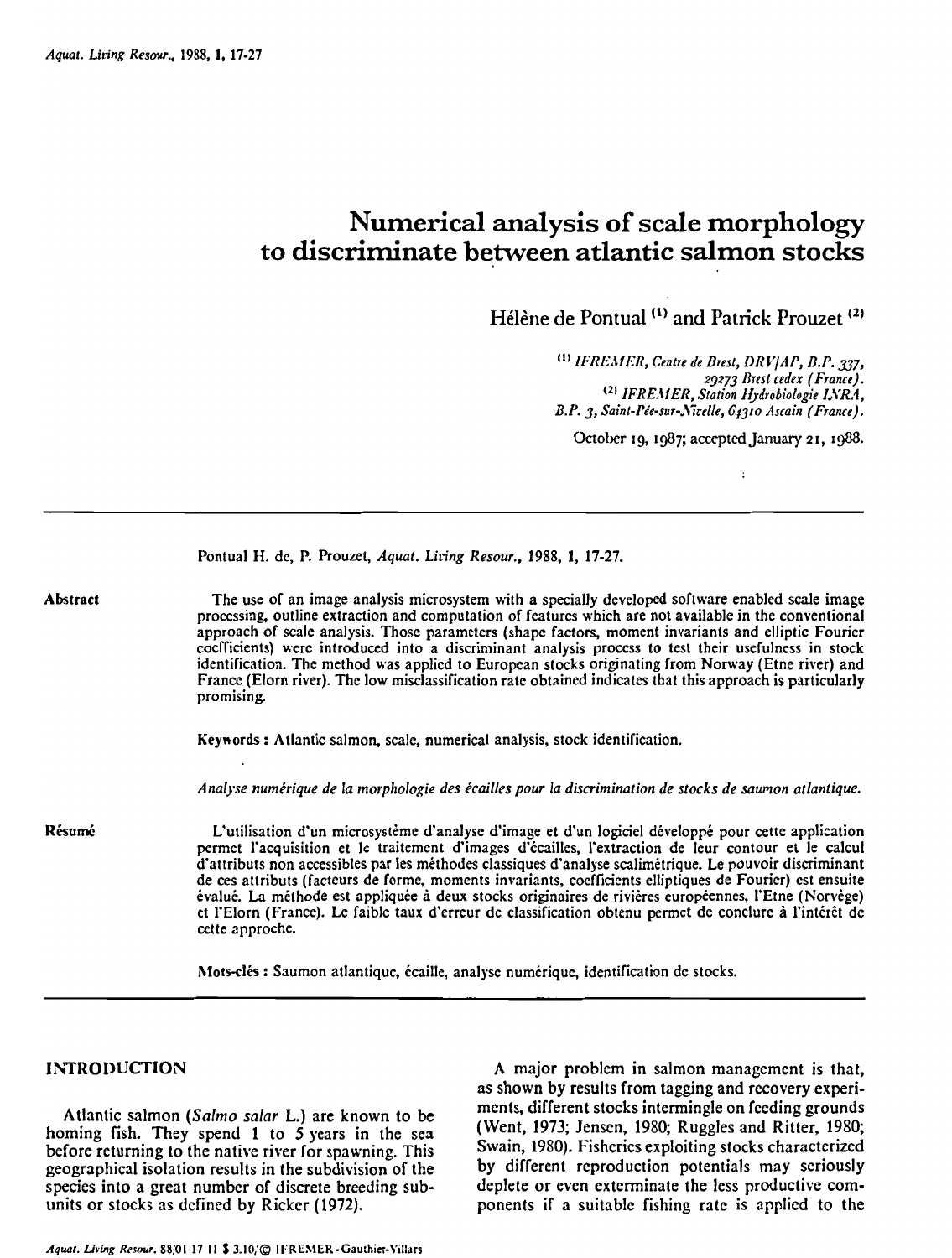more productive ones (Ricker, 1958). Identification of the contributing units and estimation of their relative proportions is thus a prerequisite to assess the effects of high sea fisheries on homewater stocks. Though a wide variety of techniques has been examined (Isshen et al., 1981), scale characterization based on counting or measurement of growth rings is most frequently used (Bilton and Messinger, 1975; Lear and Misra, 1978; Reddin and hlisra, 1985). Nevertheless, it presents some disadvantages and limitations. It may be sensitive to the scale reader's interpretation (Bilton et al., 1983) and though it was shown to be rather effective in continental classification (Lear and Sandeman, 1980; Reddin and Burfitt, 1983; Reddin and Short, 1986), the discrete nature and narrow range of data used may be insufficient for differentiating between spccific stocks (Shearer, 1983; Sych, 1983). Jarvis et al. (1978) recently proposcd a new approach based on scale information. To discriminate betwcen stocks of walleyes (Stizostedion vitreum citreum Mitchill), they quantified the planar shape of scales by unrolling the digitized scale outlines and describing the resultant functions by Fourier series. Different investigations have since been conducted using this technique on Lake white fish (Coregonus on Lake white fish clupeaformis L.), (Casselman et al., 1981) and walleyes (Riley and Carline, 1982). A preliminary test on Atlantic salmon stocks (Pontual et al., 1983) suggested that the technique should be improved to obtain more reliable results. Actually, the Jarvis' approach is limited. It is semi-automatic since hand digitization of the outline is required. The Fourier analysis algorithm used may encounter some difficultics limiting its use to simple forms. Finally, shape features such as shape factors and moment invariants commonly used to quantify shape occurring in biology were left out. Thus, the shape analysis system used in the present work was designed to overcome these limitations.

# **MATERIAL AND METHOD**

# Data collection

Since they are homing fish, individuals returning to their native river can be used for stock identification purposes. The samples thus consisted of scales frorn two sea-winter salmon collected in homewaters in 1982 from Etne River, Norway (32 specimens) and Elorn River, France (30 specimens). In order to control the within fish variability in scale shape, 3 scales per fish were selected (eroded and regenerated scales were systematically discarded). Samples were taken form the standard area, namely: "on the left hand side of the first 3-6 rows above the lateral line and on a line extending from the anterior edge of the anal fin to the posterior edge of the dorsal fin" (Anon., 1984). Scales were mounted between two slides after cleaning with sodium peroxyde.

## **Image analysis micro system description**

Figure 1 shows a diagram of the image analysis microsystem used for this study. It consists of the

following hardware: - a macrophotographic stand with transmitted illumination;

- a Charge Coupled Device (CCD) camera providing either a **TV** signal or a digital signal whose spatial resolution is 208 horizontal pixels (picture elements) **x** 144 vertical pixels and the brightness resolution is 63 gray levels;



**(1) CC CAhfERA (2)-(5) TV MONITORS (3) hllCRO COMPUTER**  **(4) RGB 256 hlATRAX (6) STORAGC UNIT** 

**Figure 1.** - Image analysis microsystem.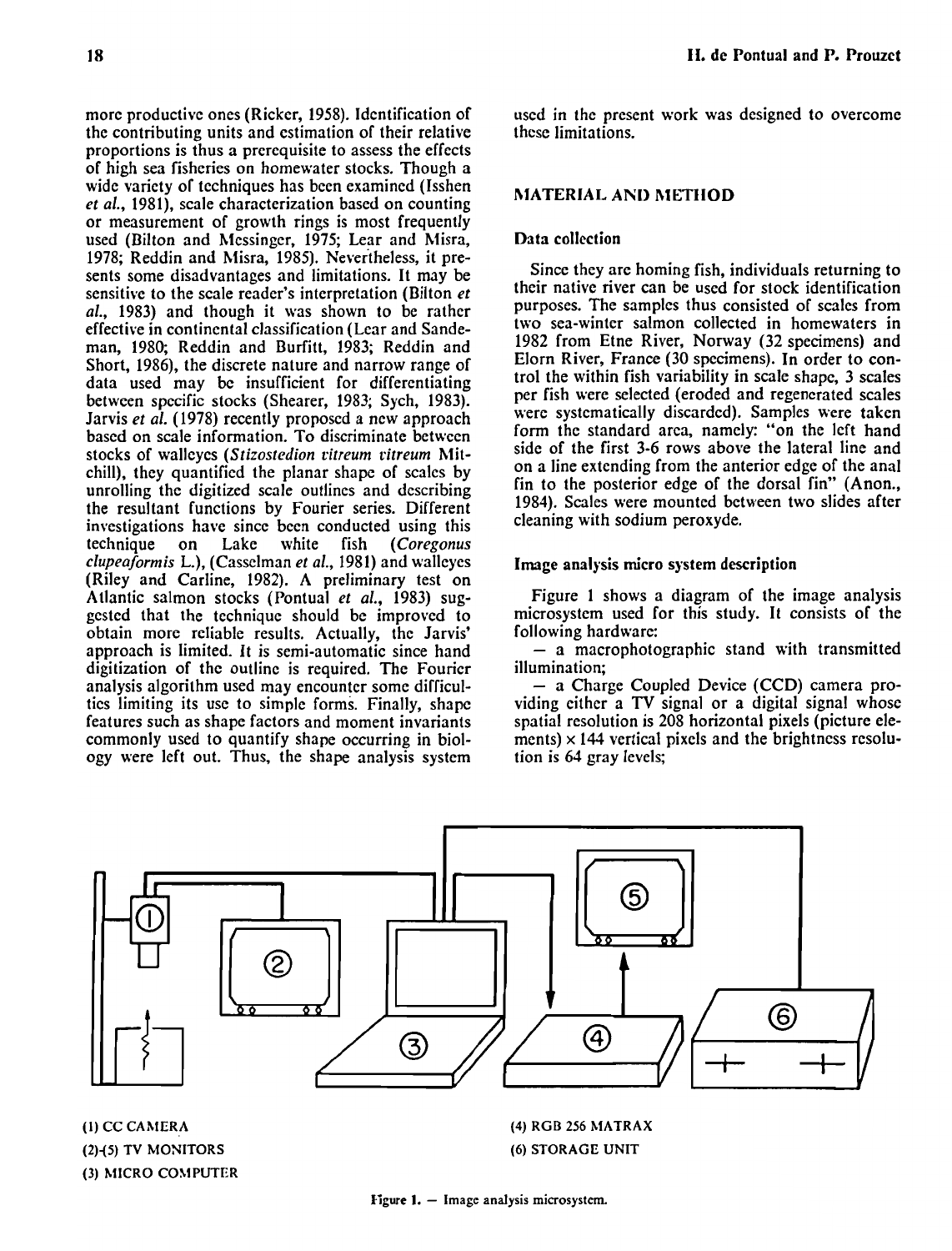

**Figure 2.**  $-$  Scheme for analysis of scale morphology to discriminate between salmon stocks.

- a micro computer (576 kb memory) with two Software (using Basic language) was specially disk-drives (1.2 Mb memory each); disk-drives example image processing and feature

developed to enable image processing and feature<br>extraction. The extracted features were then transmit-- a digital-to-analog converter to visualize digi-<br>tized images;<br>- two TV monitors for input and output images.<br>- two TV monitors for input and output images.<br>1985).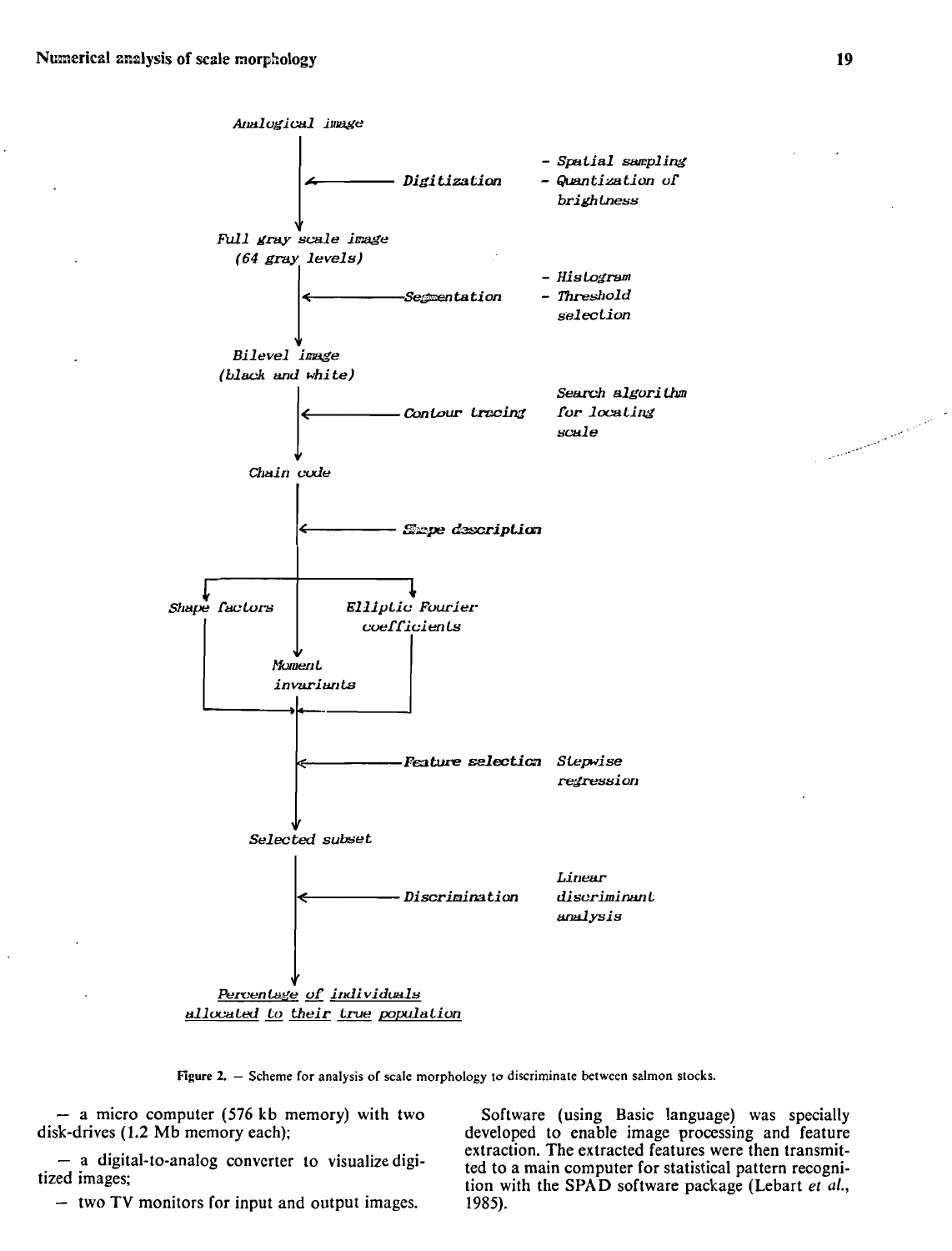Figure 2 shows a diagram of the proccdurcs used to process digitized images of scales so as to quantify shapes and tcst the potential uscfulness of shape descriptors to discriminate between stocks. This sequence consists of the following stages:

- image processing;
- image processing;<br>- shape quantification or feature extraction; - shape quantificatio<br>- statistical analysis.
- 

### **Image** processing

The first step (digitization) is the conversion of a continuous picture into a discrete form that may be manipulated by computer. This process consists of spatial sampling (a digital image is here represented with a discrete grid of 208 horizontal by 144 vertical elements) and quantization corresponding to the mapping of brightness into integers called gray levels (61 in this study). Illumination characteristics are chosen so that a digital image of scale typically consists of two phases: a dark silhouette on a light background.

The next step (segmentation) is the selection of a threshold value allowing to subdivide the image into two significant regions, scale and background. In this procedure the brightness value of each pixel is compared to a threshold level and the pixel is assigned to one of the two regions depending on wether the threshold value is exceeded or not. This results in a bilevel picture in which the scale apears Iike a black silhouette on a white background. In most cases, automatic threshold selection is a nontrivial problem. Indeed, when an image consists of two discernible regions, a threshold level can be chosen from the histogram of the distribution of gray levels that typically presents a bimodal pattern. Concerning salmon scale pictures, the postcrior part of the scale may have intermediate gray levels creating an additionna1 peak in the histogram. This leads to some difficulties for automatic thresholding which were solved by adaptating the technique proposed by Rosenfeld and de la Torre (1983) to trimodal image histogram (Pontual, 1986).

The contour of the scale can casily be extractcd from the bilevel picture obtained after the thrcshold selection procedure. A convcnient algorithm of contour tracing is givcn in Pavlidis (1982). Outlines are represented by chain codes (Frecman, 1961; 1974) in which two successive points are joined by a vector to which is assigned one symbol corresponding to one out of eight possible directions. Final coded contours are finally stored in memory and later uscd for shape feature extraction.

#### Feature extraction

From the coded contours of scalcs, three types of shape descriptors are computed that are commonly used to describe and compare shape quantitatively, particularly those occuring in biology. Al1 of them are independent of the size (property of similitude),

translation and/or the rotation of the scale in the field of the image and translation of the starting point of the trace of the contour. Indeed, these properties are required when comparisons have to be done.

#### *Shape* factors

The perimeter, arca, maximum length and maximum width of an object can be easily extracted from a coded contour (Freeman, 1974). These geometric parameters are used to compute dimentionless ratios or shape factors such as the following ones used in this study:

 $F1 = Perimeter/square root of the area;$ 

 $F2 = Perimeter/length;$ 

 $F3 = Perimeter/width;$ 

 $F4 =$ Square root of the area/length;

 $F5 =$ Square root of the area/width;

 $F6 = Width/length$ ;

 $F7 = Area/area$  of the minimum circumscribed rectangle.

These shape factors commonly used for pattern recognition **(sec** for example Jeffries et al., 1984) measure gross shape propertics such as elongation, compactness and so on and may be sufficient to differentiate between quite different forms. However some of them are not robust since they may yield similar numcrical values for quite different form (Young et al., 1974). Moreover, some of their propertics are susceptible to be altered when measured on digitized objcct (Rosenfeld and Kak, 1976).

#### Moment invariants

Let us define a bilevel image of scale by a function  $f(x, y)$  such as:

$$
f(x, y) = 1 \quad \text{if } P \in A
$$
  

$$
f(x, y) = 0 \quad \text{if } P \notin A
$$

where  $x$ ,  $y$  are the spatial coordinates of a pixel  $P$ and  $\Lambda$  corresponds to the digitized scale. The function  $f(x, y)$  which describes this scale can be uniquely determined by the infinit set of two dimensional centered moments  $M_{pq}$  of order  $(p+q)$  and conversely the set  $M_{pq}$  is uniquely determined by  $f (x, y)$ . The moments **KI<sub>pq</sub>** is and the continuous by  $f(x, y)$ . The uscd as shape features (Hu, 1962).

$$
M_{pq} = \int_{x} \int_{y} (x - \bar{x})^{p} (y - \bar{y})^{q} f(x, y) dx dy \qquad (1)
$$

where  $\vec{x}$  and  $\vec{y}$  are the coordinates of the center of gravity of the scale.

As a result of the definition of the function  $f$ , the moment  $M_{00}$  obviously measures the area of the digitized scale, since in the discrete form  $M_{00} = \sum \sum f(x, y) \Delta x \Delta y$ , with  $\Delta x = \Delta y = 1$ . More**x Y**  over from equation 1, the dimension of moment  $M_{\nu}$ appears to be  $L^{p+q+2}$ , L being a length. L can be characterized by  $M_{00}^{1/2}$  and therefore, the corresponding nondimensional moments  $N_{pa}$  are computed by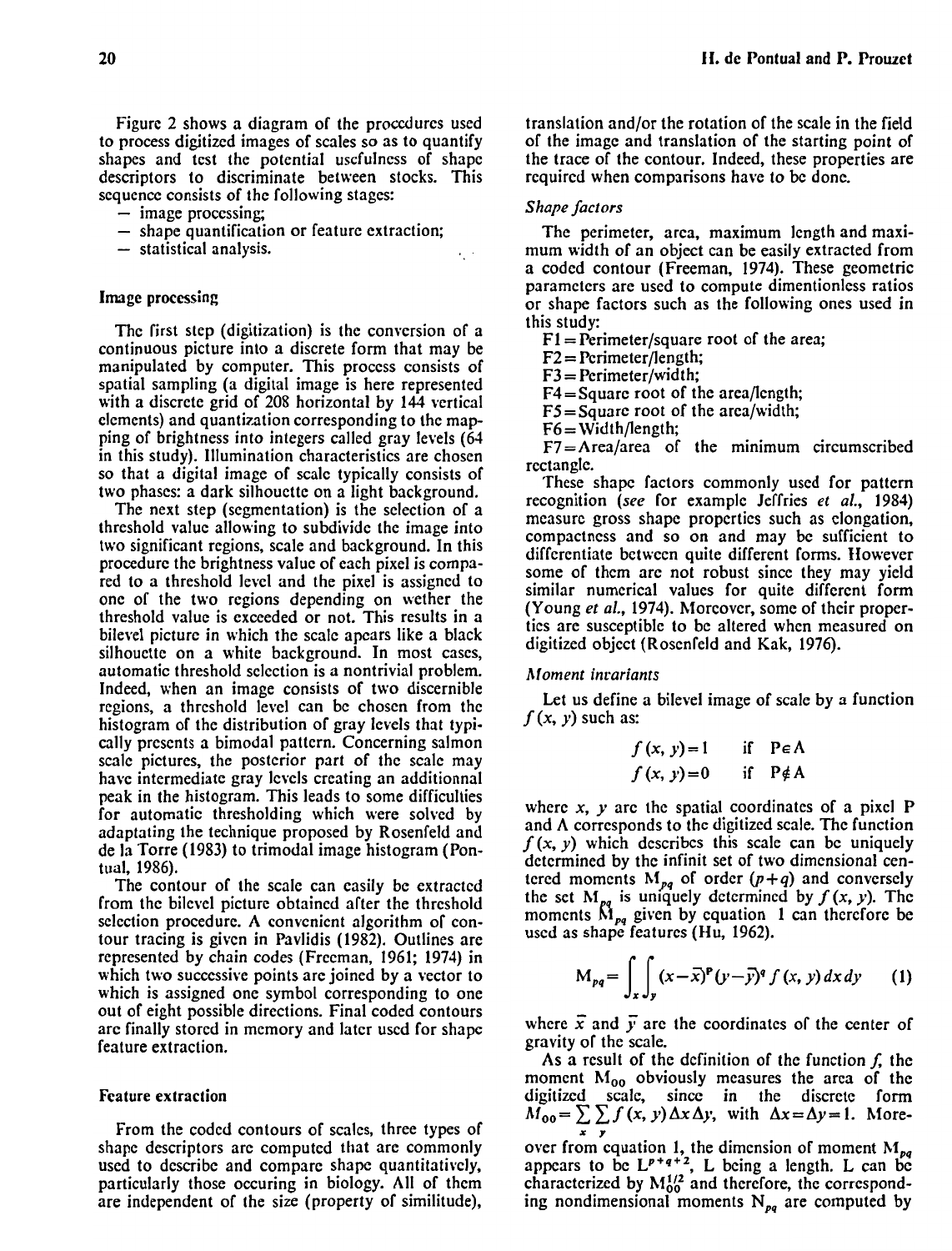dividing  $M_{pq}$  by  $M_{00}^r$  with  $\gamma = 1 + (p+q)/2$ . Hu (1962) showed that 6 moment invariants for spatial orientation can be directly computed from the moments  $N_{pa}$ of order 2 and 3. They are the following:

$$
\mu_1 = N_{20} + N_{02}
$$
\n
$$
\mu_2 = (N_{20} - N_{02})^2 + 4N_{11}^2
$$
\n
$$
\mu_3 = (N_{30} - 3N_{12})^2 + (3N_{21} - N_{03})^2
$$
\n
$$
\mu_4 = (N_{30} + N_{12})^2 + (N_{21} + N_{03})^2
$$
\n
$$
\mu_5 = (N_{03} - 3N_{12})(N_{30} + N_{12}) \qquad (2)
$$
\n
$$
\times [(N_{30} + N_{12})^2 - 3(N_{21} + N_{03})^2]
$$
\n
$$
+ (3N_{21} - N_{03})(N_{21} + N_{03})
$$
\n
$$
\times [3(N_{30} + N_{12})^2 - (N_{21} + N_{03})^2]
$$
\n
$$
\mu_6 = (N_{20} - N_{02}) [(N_{30} + N_{12})^2 - (N_{21} + N_{03})^2]
$$
\n
$$
+ 4N_{11} (N_{30} + N_{12}) (N_{21} + N_{03}).
$$

These moment invariants  $\mu_i$  therefore satisfy the properties of independence of orientation and size and have been used in a numbcr of studies dealing with biological shapes (Butler, 1964; Berman et al., 1984; Jeffries et al., 1983).

These functions may be considered as similar to the moments of ü statistical distribution. According to Hu (1962) the first two functions may be interpreted as "spread" and "slenderness", but, in general, their physical meaning is not easy to evaluate. The  $\mu_i$ usually have a very large dynamic range including both negative and positive signs. Consequently, Hsia (1981) suggested using the logarithm of their absolute values. Therefore, the six invariants  $M_t$  used are given by:

$$
M_i = Log|\mu_i|
$$
,  $i = 1, 2, ..., 6$ .

#### Elliptic Fourier coefficients

A planar shape can be described to whatever degree of precision is required using the dccomposition of its outline by way of Fourier series or harmonic analysis. In this approach, the empiric contour is partitioned in a series of components called harmonics whose coefficients may be used as shape descriptors. The gross shape is determined by harmonics of low frequency and the addition of successively higher order harmonics increases the accuracy of shape description. Different methods of Fourier analysis of a closed contour have been proposed depending mainly on the functions used to describe the contour being processed: polar coordinates (Younker and Erlich, 1977; Jarvis et al., 1978), cumulative change of a vector tangent to the outline (Zahn and Roskie, 1972), Dual Axis Fourier Shape Analysis (DAFSA) where equally spaced points of the contour are represented by complex numbers (hloellering and Rayner, 1983). Another mcthod has bcen proposed by Kuhl and Giardina (1982) which uses a dircct procedure to obtain Fourier coefficients from coded contours of simple or concave forms and permits completc regeneration. Elegant procedures of normalization relative

to orientation and size can be done, based on the intrinsic shape properties. This technique has been comparcd to others by Kohlf and Archie (1983) to describe the shape of mosquitoe wings and appeared to be the most appropriate and powerful. Thus, it was adopted here with some slight modifications. A short description of the arithmetic process is proposed bclow. Full details are given in Kuhl and Giardina (1982) and Pontual (1986).

A closed coded contour can be represented using two series  $x(t)$ ,  $y(t)$  corresponding to the projections of the contour on the x-axis and y-axis respectively while it is being traced as a function of the arc length (t) measured from an arbitrary starting point. Fourier series approximation of the x-projection is given by:

$$
X(t) = A_0 + \sum_{n=1}^{N} \left( a_n \cos \frac{2n\pi t}{T} + b_n \sin \frac{2n\pi t}{T} \right) = A_0 + \sum_{n=1}^{N} X_n
$$
  
with:  

$$
a_n = \frac{T}{2n^2\pi^2} \sum_{p=1}^{k} \frac{\Delta x_p}{\Delta t_p}
$$

with:

$$
a_n = \frac{T}{2n^2 \pi^2} \sum_{p=1}^{k} \frac{\Delta x_p}{\Delta t_p}
$$
  
\n
$$
\times \left( \cos \frac{2n \pi t_p}{T} - \cos \frac{2n \pi t_{p-1}}{T} \right)
$$
  
\n
$$
b_n = \frac{T}{2n^2 \pi^2} \sum_{p=1}^{k} \frac{\Delta x_p}{\Delta t_p}
$$
  
\n
$$
\times \left( \sin \frac{2n \pi t_p}{T} - \sin \frac{2n \pi t_{p-1}}{T} \right)
$$
  
\n(3)

where N is the number of harmonics used to approximate  $x(t)$ , k the number of links in the chain code,  $t<sub>p</sub>$  the arc length of the first p links,  $T = t<sub>k</sub>$  the basic period of the chain (equivalent to the perimeter) and  $\Delta x_{p}$  the change in the x-coordinate as the link p is traversed. The approximation of the y-projection profile and the corresponding coefficients  $c_n$  and  $d_n$  are found in the same way using the incremental change in the y-direction. The pair  $(A_0, C_0)$  where  $C_0$  corresponds to  $A_0$  for the y-projection denotes the location of the geometric center of the object (see Kuhl and Giardina, 1982 for equations giving  $A_0$  and  $C_0$ );

Giardina and Kuhl (1977) showed that the points whose coordinates are  $(X_n, Y_n)$  describe an ellipse as t varies. As a consequence, a closed contour can be expressed as a summation of N ellipses, N being the number of harmonics needed to approximate the empiric contour to the desirable degree of accuracy. On thc basis of this property, Ruhl and Giardina (1982) proposed normalization procedurcs yielding invariant coefficients useful to compare shapes. It is obvious that coefficients  $a_n$ ,  $b_n$ ,  $c_n$  and  $d_n$  vary according to the starting point of the trace of the contour,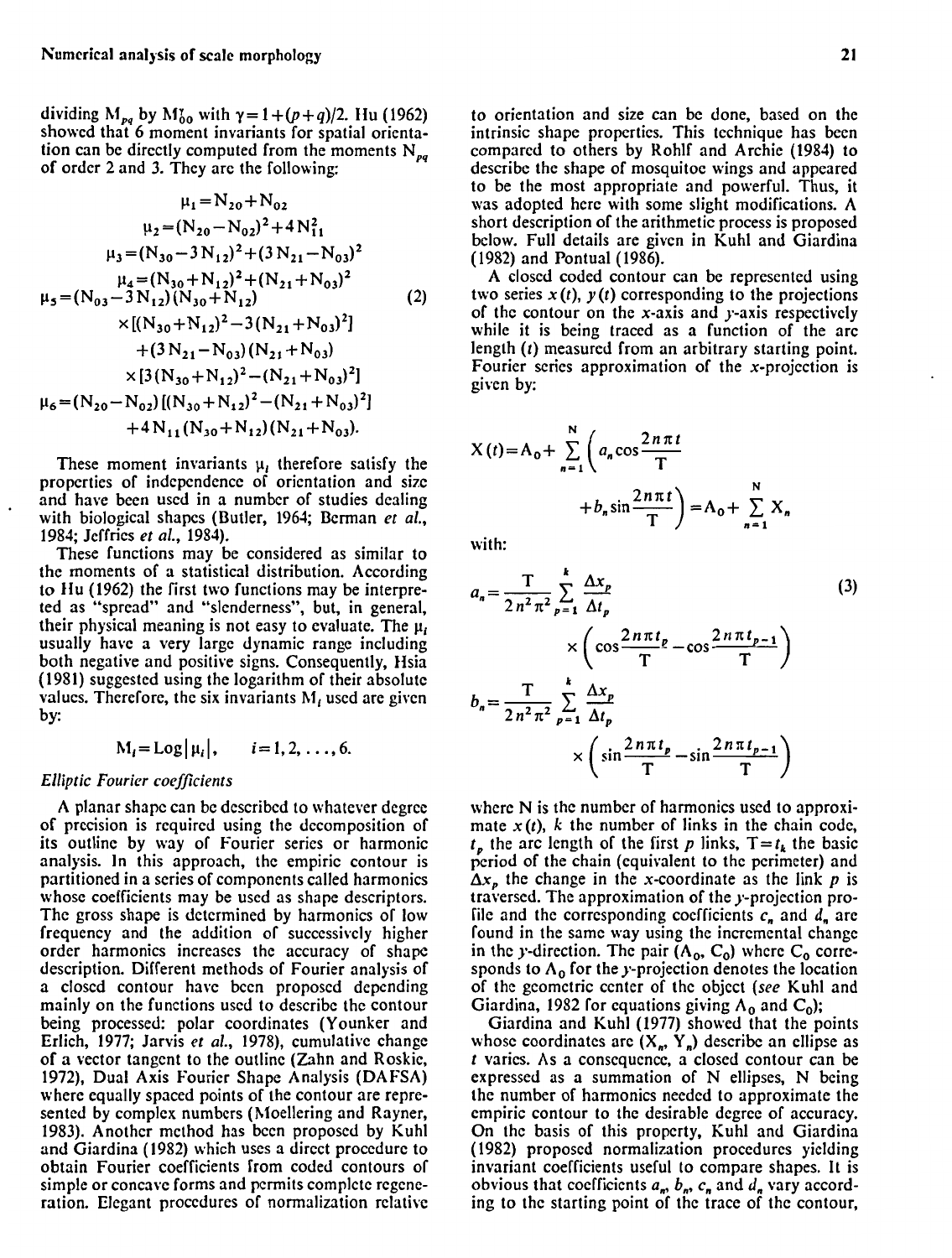the spatial orientation and the size of the object being processed. For the n-th ellipse the corrected cocfficicnts are givcn by:

$$
\begin{bmatrix} a_n^* & b_n^* \\ c_n^* & d_n^* \end{bmatrix} = \begin{bmatrix} \cos \Phi_1 & \sin \Phi_1 \\ -\sin \Phi_1 & \cos \Phi_1 \end{bmatrix}
$$

$$
\times \begin{bmatrix} a_n & b_n \\ c_n & d_n \end{bmatrix} \times \begin{bmatrix} \cos n\theta_1 & -\sin n\theta_1 \\ \sin n\theta_1 & \cos n\theta_1 \end{bmatrix} (4)
$$

where

$$
\theta_1 = 0.5 \arctan \frac{2(a_1 b_1 + c_1 d_1)}{a_1^2 + c_1^2 - b_1^2 - d_1^2},
$$
  
\n
$$
\Phi_1 = \arctan \frac{c_1 \cos \theta_1 + d_1 \sin \theta_1}{a_1 \cos \theta_1 + b_1 \sin \theta_1}.
$$
\n(5)

Instead of using those corrccted coefficients as featurcs for pattern recognition, we computed the geometric parameters of the corresponding ellipses. Each set  $a_n$ ,  $b_n$ ,  $c_n$ ,  $d_n$  characterizes the *n*-th ellipse which can also be described by the amplitudes of its semimajor and semi-minor axes, respectively  $A_n$  and  $B_n$ , the orientation  $\Phi_n$  of its major axis with respect to the major axis A, of the first ellipse and a phasor  $\theta_{n}$ . The parameters  $\Phi_n$  and  $\theta_n$  are computed from equation (5) where  $\Phi_1$ ,  $\theta_1$ ,  $a_1$ ,  $b_1$ ,  $c_1$  and  $d_1$  are replaced by  $\Phi_n$ ,  $\Theta_n$ ,  $a_n^*$ ,  $b_n^*$ ,  $c_n^*$  and  $d_n^*$ . Parameters  $\Lambda_n$  and  $B_n$ are given by:

$$
A_n^2 = (a_n^* \cos \Phi_n + b_n^* \sin \Phi_n)^2
$$
  
+  $(c_n^* \cos \Phi_n + d_n^* \sin \Phi_n)^2$   

$$
B_n^2 = (a_n^* \cos \alpha_n + b_n^* \sin \alpha_n)^2
$$
  
+  $(c_n^* \cos \alpha_n + d_n^* \sin \alpha_n)^2$  (6)

with  $\alpha_n = \Phi_n + \pi/2$ .

Invariance for similitude is obtained by dividing A, and  $B_n$  by the amplitude  $A_1$  of the first semi-major axis. Finally  $(4 N - 3)$  normalized parameters are avalaible to dcscribe a contour approximatcd with N harmonics. Twenty harmonics were extractcd here sincc, as shown further, this number is sufficient to describe very accurately the shape of salmon scales. The clliptic Fourier cocfficicnts utilizable as shape featurcs were the following:

$$
A_2/A_1, \ldots, A_N/A_1, B_1/A_1, \ldots,
$$
  

$$
B_N/A_1, \Phi_2, \ldots, \Phi_N, \Phi_2, \ldots, \Phi_N.
$$

Hence, the parameters  $A_n/A_1$  and  $B_n/A_1$  will be called  $A_n$  and  $B_n$  respectively.

This approach quite similar to that proposcd by Tai et al. (1982) is attractive since it allows to select somc indcpcndcnt parameters having a physical significance.

#### Statistical treatment

After extraction of the featurcs, the data matrix consisted of 186 scale shapes each described by 7 shape factors, 6 moment invariants and twcnty harmonics (77 coefficients). To take into account the within fish variability in scale shape (Pontual, 1986), the statistical analysis uscd the mean vector of the three vectors (cach corresponding to one scale) of fcatures available pcr fish and therefore the data matrix was reduccd to 62 "mean scalcs" describcd by 90 variables.

Our aim was to determine whcthcr numerical analysis of scale morphology might be helpful and informativc to distinguish bctwcen salmon stocks. Such an evaluation is gcncrally made using discriminant analysis. Bascd on the assumptions of multivariate normal distribution and homoscedasticity, the Iinear approach is the most commonly used and was adoptcd here. The first stcp of the analysis consists in sclccting the subsct of variables which bcst fits the observed data. This proccdure avoids taking into account redundant information and using a number of variables which excccds thc maximum numbcr (depending on the sample size) allowed to get a significant separability. A two group linear discriminant analysis is in fact a particular case of multiregression (Lebart et al., 1982) and the sclcction can thus be done using a stepwise multiregression proccdurc. The best subsct of variables is then used to compute the discriminant function whose objective is herc to be prcdictive sincc it may uscd to allocatc individuals whose origin is not known. The sizc of the avalaible samples was too small to split data into two sets, one as a base (callcd training sct) to construct the discriminant function, the other as a test sample to evaluate its powcrfulness. We thus uscd the bootstrap classification method developed by Efron (1982) which allows to estimate and thus to remove the bias 'inhcrcnt in calculating cstimate of the misclassificalion rate on the data sct used to determine thc classification function. Notice that this approach, particularly uscful whcn no test samplcs arc avalaible, is proposcd in the two group lincar discriminant analysis program of SPAD software package (Lebart et al., 1955). In the pcrformcd analyscs, 200 bootstrap samples were taken from cach original data set (a bootstrap sample consisted of a sample of  $n$  elements randomly chosen, but with replacement in the original sample of size *n*). Four analyses were conducted so as to evaluate the powcrfulncss of each type of shapc dcscriptors. Thrcc more analyses were used to detcrmine whether shape descriptors taken al1 together do or do not incrcase the performance of discrimination. Thc fcaturcs introduccd in each sclcction proccdure and the corresponding selected subsets are listed in table 1. The stepwise multi-regression software used here did not allow to introduce more than about 30 features (such an opcration is indeed rathcr time consuming). This created difficulties in optimizing the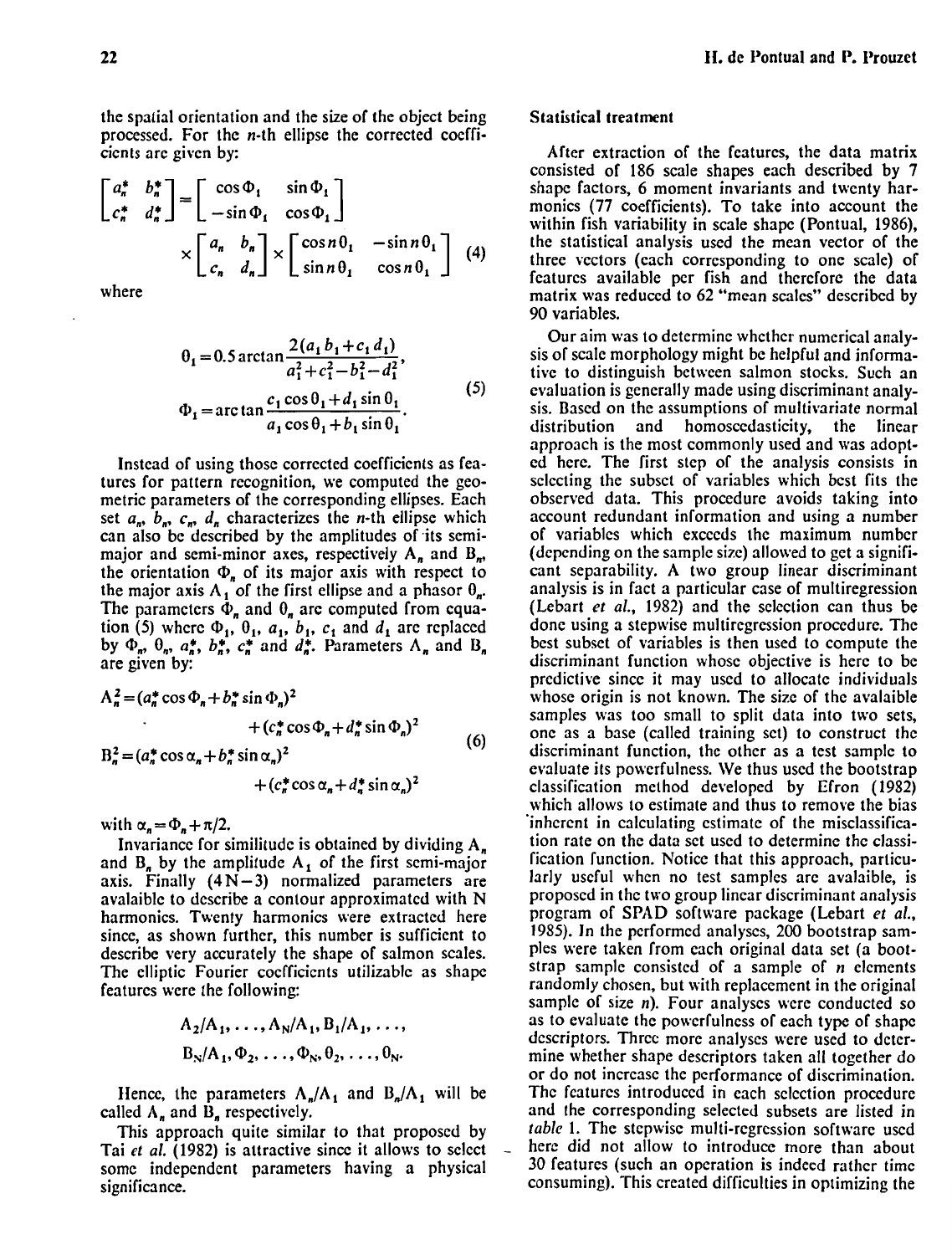| Trial                   | Original                                             | Selected     | Training set |         |       | Bootstrap estimations |         |       |
|-------------------------|------------------------------------------------------|--------------|--------------|---------|-------|-----------------------|---------|-------|
| $n^{\circ}$             | features                                             | subset       | Elorn R.     | Etne R. | Total | Elorn R.              | Etne R. | Total |
| 1                       | Shape                                                | F1 F3 F4 F6  | 100.0        | 100.0   | 100.0 | 99.1                  | 98.4    | 98.1  |
|                         | factors                                              |              |              |         |       | (3.2)                 | (1.4)   | (1.7) |
| $\mathbf{2}$            | Moments                                              | <b>M1 M3</b> | 76.7         | 68.7    | 72.6  | 75.0                  | 68.5    | 71.6  |
|                         | invariants                                           |              |              |         |       | (7.8)                 | (7.2)   | (6.1) |
| $\overline{\mathbf{3}}$ | $A2 \rightarrow A10$ , $B1 \rightarrow B10$          | A6 A9 B3 B10 | 96.7         | 93.7    | 95.2  | 96.1                  | 92.7    | 94.3  |
|                         |                                                      |              |              |         |       | (3.8)                 | (3.7)   | (3.0) |
| 4                       | $A2 \rightarrow A8$ , $B1 \rightarrow B8$            | A2 A3 A7 B1  | 90.0         | 90.6    | 90.3  | 86.8                  | 89.2    | 88.1  |
|                         | $\Phi$ 2 $\rightarrow$ $\Phi$ 8, 02 $\rightarrow$ 08 | $\Phi$ 4     |              |         |       | (4.8)                 | (4.0)   | (3.5) |
| 5                       | $F1 \rightarrow F7$ , M1 $\rightarrow$ M6            | F1 F3 F5     | 100.0        | 100.0   | 100.0 | 99.5                  | 99.4    | 99.5  |
|                         | $A2 \rightarrow AB$ , $B1 \rightarrow B8$            | A6 A7 A8     |              |         |       | (1.5)                 | (0.5)   | (0.7) |
| 6                       | $F1 \rightarrow F7$ , M1 $\rightarrow$ M6            | F1 F3 F5 M3  | 100.0        | 100.0   | 100.0 | 99.1                  | 99.8    | 99.5  |
|                         | $A2 \rightarrow A8$ , B1 $\rightarrow$ B8            | A6 A7 A8     |              |         |       | (1.6)                 | (0.0)   | (0.7) |
| 7                       | $F1 \rightarrow F7$ , M1 $\rightarrow$ M6            | F1 F3 F5 M3  | 100.0        | 100.0   | 100.0 | 99.2                  | 99.4    | 99.3  |
|                         | $A2 \rightarrow A8$ , $B1 \rightarrow B8$            | A6 A7 A8 B3  |              |         |       | (0.6)                 | (0.5)   | (0.4) |

Table 1. - Accuracy of different subsets of features to discrinate between Elorn River and Etne River stocks; percentage of individuals **correctly classified with (standard deviation).** 

sclcction procedurc and cxplains why cight or tcn harmonics including or not the parameters  $\Phi_n$  and  $\theta_n$ werc used whcn Fourier dcscriptors wcre involved.

#### **RESULTS**

One advantage of shape description by means of Fourier scrics is that of feasiblc rcgeneration which allows to evaluate the quality of the approximation. figure 3 shows the results of such an operation. Five to eight harmonics are sufficicnt to reconstruct the empiric contour with a good precision. Addition of higher order components permits to include more local information such as protuberanccs. Twenty harmonies generate a smooth version of the original contour and addition of higher frequencies might **be**  considered as addition of noise partly attributable to the digitizntion procedure. Figure 4 shows a rcpresentation of the rclativc contributions of the succcssive harmonics which rapidly decrease with increasing frequencics. This is not surprising since it means that the proccsscd signal prescrits simple characteristics. This is indecd the case with salmon scalcs whosc shapes are not particularly complex.

Results of thc different discriminant analyses are summarized in table 1. Performance may be evaluated and compared using the so-called re-substitution mcthod (training set columns) which has bcen prcviously rcportcd to bc biased giving in most cases undcrcstimations of misclassification rates. Thcrcfore, it is more suitable to examine the corresponding bootstrap estimates. Thcir associatcd standard deviations indicate thcir dcgrec of precision which increascs with decrcasing values. Thcy may be used to calculate confidence intcrvals. Thus, the most powerful subscts are thosc which yicld a high value of the estimatcd pcrcentage of individuals corrcctly classified, associatcd with low standard deviations. The rcsults of trials 1 to 4 suggcst that the most discriminating fcatures arc shapc factors (trial 1) and amplitudes of the first ten harmonics (trial 3). Moment invariants and Fourier parameters  $\theta_n$  and  $\Phi_n$  do not appear as vcry informativc for stock identification. Nevcrthc-Icss, the bcst rcsults are obtained by sclccting data among the three available types of features, **i.** e. shape factors, moment invariants and amplitudes of the first cight harmonics (trial 5 to 7 whcrc cstimatcd rates of correct classification arc higher than 99%). This fact is clearly shown by comparing the individual group mcmbership probabilities for trials 1 (shape factor only) and 6 (thrcc types of features) (table 2). One can see that some scalcs (Elorn river 10 and 27 for cxample), arc correctly classified in both analysis but with a very less significant probability in trial 1 where featurcs wcre sclcctcd only among shape factors. Conscqucntly, even if the discriminant scorcs do not appear significantly different (thcy are both very high), the selected subset 6 has to be considered as the most powerful. Converscly, there are no significant differences between trials 5, 6 and 7 and trial 5 would havc bccn chosen to perform prcdictive analysis since the discrimant function that minimizes the misclassification ratc with the fcwcst number of fcaturcs is considered as the most succcssful one.

#### DISCUSSION

A prcvious papcr using Fourier coefficients that wcrc not invariant for similitude, i. e. size-dcpcndent, showed variations due to age and origin (Pontual et al., 1983). Pure shape descriptors have been found to bc as much or even more informative than the corresponding size-dependent features (Pontual, 1986). Thcy were thus uscd assuming that rcmoving the size effcct which is susccptiblc to Vary with the change in environmental and climatic conditions, should endow morphological fentures with a higher dcgree of tcmporal stability. This is one of the advantagcs of the technique proposcd sincc the conventional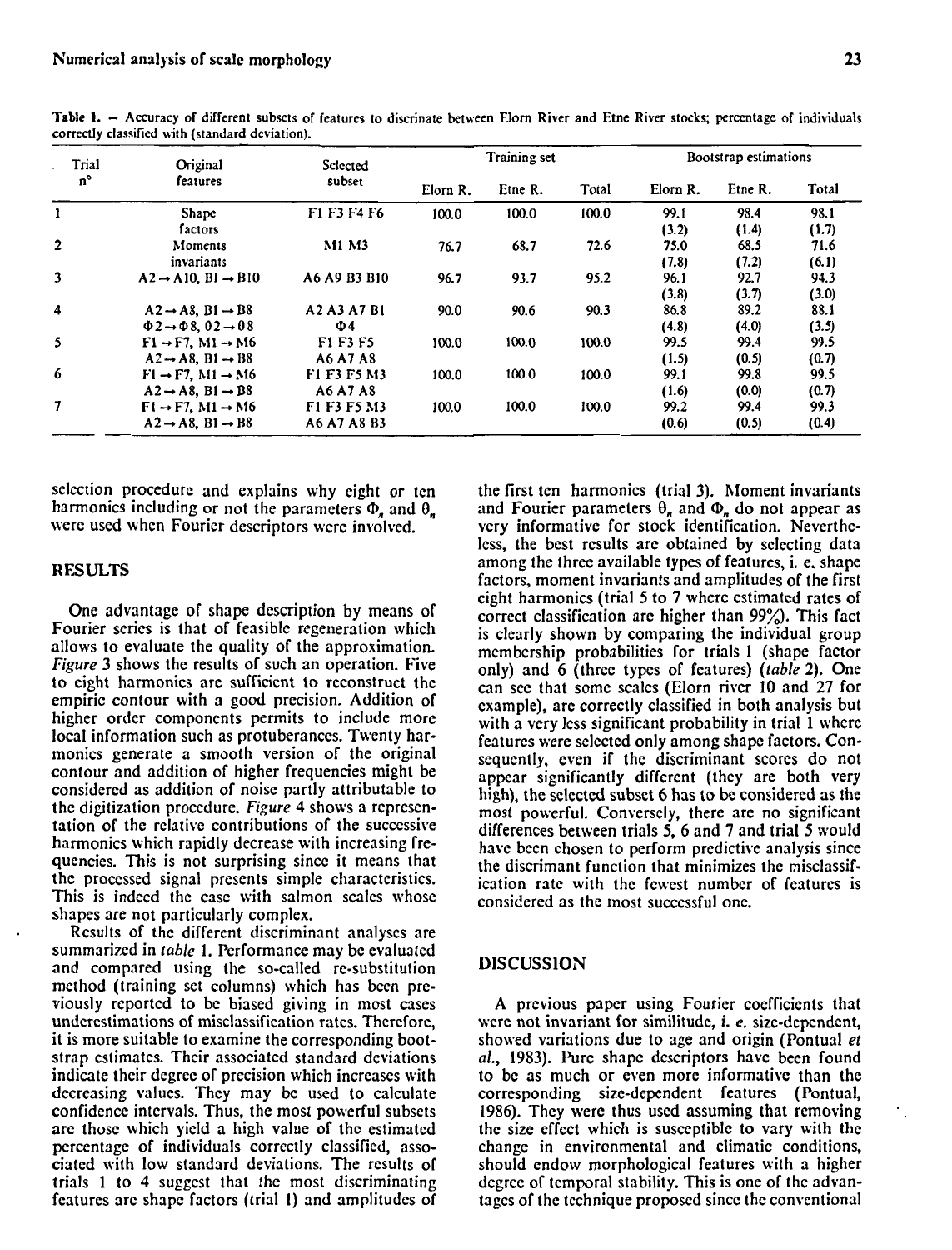

**Figure 3.** - **Reconstruction of a scale outline based on 1, 3, 5, 8, 12 and 20 harmonies.** 

scale characters whose expression depends on environmental conditions (Reddin, 1981) have been shown to be sensitive to their fluctuations (Reddin and Short, 1986).

The continuous nature of shape information is another factor of powerfulness. Actually, only a small number of conventional scale character are usable. Counts of circuli are used instead of measurements because of their too large associated standard deviations yielding overlap between classes (Reddin, 1982). River zone information is useless as far as the discrimination is susceptible to involve hatchery

reared smolts (Lear and Sandeman, 1980). That is why the technique described by Reddin and Burfitt (1983) only uses two features which consist of counts of circuli in winter and summer zones in the first sea year area. Though rather efficient in continental classification, this method is obviously too discrete to give valid and reliable results when the purpose is to identify a number of specify stocks in a mixed stock fishery (Shearer, 1983; Sych, 1983).

Jarvis' approach for scale shape analysis is based on Fourier series decomposition of hand digitized contours. Our results suggest that the computation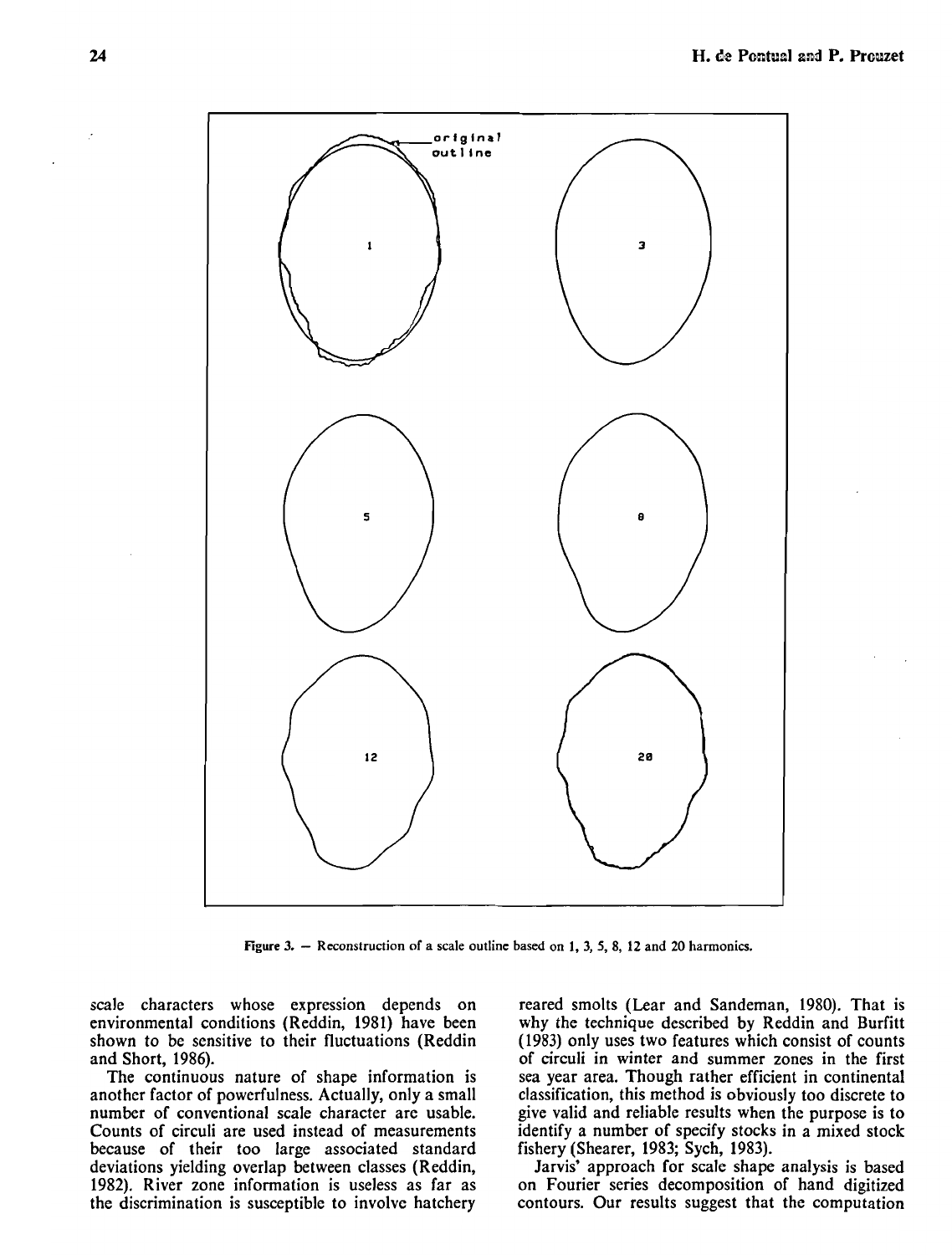

**figure 4.** – Average amplitude of Fourier features (a) A<sub>n</sub> **and** *(b)* **B, for the first 20 harmonics computed on 186 scales.** 

of different types of shape descriptors may be more relevant. Actually, when Fourier coefficients arc used alone, discrimination between the involved groups may require a great number of features which is not suitable from a statistical point of view. This difficulty might be overcome by introducing a small number of shape descriptors (such as shape factors) susceptible to differcntiate bctween gross shapcs whcrcas Fourier componcnts arc used when refinemcnts to the description are required. The number of components to be employed largely depends on the sensitivity necessary to detect differences in the scale shape patterns to

|  |                       |  | Table $2. -$ Group membership probabilities: training set of trials |  |  |
|--|-----------------------|--|---------------------------------------------------------------------|--|--|
|  | $n^{\infty}$ 1 and 6. |  |                                                                     |  |  |

| 4<br>t and v. |               |       |           |               |       |
|---------------|---------------|-------|-----------|---------------|-------|
| Etne R.       | Trial         | Trial | Elorn. R. | Trial         | Trial |
| scale n°      | $n^{\circ}$ 1 | n°6   | scale n°  | $n^{\circ}$ 1 | n°6   |
| 1             | 1.000         | 1.000 | 1         | 0.994         | 1.000 |
| 2             | 1.000         | 1.000 | 2         | 0.954         | 1.000 |
| 3             | 0.882         | 1.000 | 3         | 1.000         | 1.000 |
| 4             | 0.948         | 0.959 | 4         | 1.000         | 1.000 |
| 5             | 0.956         | 0.985 | 5         | 0.979         | 1.000 |
| 6             | 0.999         | 1.000 | 6         | 0.755         | 0.911 |
| 7             | 0.997         | 1.000 | 7         | 0.974         | 1.000 |
| 8             | 0.998         | 1.000 | 8         | 0.904         | 1.000 |
| 9             | 0.991         | 1.000 | 9         | 0.962         | 1.000 |
| 10            | 0.989         | 1.000 | 10        | 0.562         | 0.968 |
| 11            | 0.951         | 0.993 | 11        | 1.000         | 0.996 |
| 12            | 0.995         | 1.000 | 12        | 1.000         | 1.000 |
| 13            | 0.999         | 1.000 | 13        | 1.000         | 1.000 |
| 14            | 0.945         | 1.000 | 14        | 1.000         | 1.000 |
| 15            | 1.000         | 1.000 | 15        | 1.000         | 1.000 |
| 16            | 1.000         | 1.000 | 16        | 1.000         | 1.000 |
| 17            | 0.901         | 1.000 | 17        | 0.995         | 1.000 |
| 18            | 0.960         | 0.993 | 18        | 0.998         | 1.000 |
| 19            | 0.996         | 1.000 | 19        | 0.998         | 1.000 |
| 20            | 1.000         | 1.000 | 20        | 0.978         | 1.000 |
| 21            | 1.000         | 1.000 | 21        | 1.000         | 1.000 |
| 22            | 0.999         | 1.000 | 22        | 0.966         | 1.000 |
| 23            | 0.946         | 1.000 | 23        | 0.996         | 0.997 |
| 24            | 1.000         | 1.000 | 24        | 1.000         | 1.000 |
| 25            | 0.999         | 1.000 | 25        | 0.995         | 1.000 |
| 26            | 0.881         | 0.999 | 26        | 0.998         | 1.000 |
| 27            | 1.000         | 1.000 | 27        | 0.507         | 0.999 |
| 28            | 1.000         | 1.000 | 28        | 0.996         | 1.000 |
| 29            | 0.836         | 1.000 | 29        | 1.000         | 1.000 |
| 30            | 0.897         | 1.000 | 30        | 1.000         | 1.000 |
| 31            | 0.988         | 1.000 |           |               |       |
| 32            | 0.999         | 1.000 |           |               |       |

differentiate. But, as noticed by Bird et al. (1986) the potential powerfulness of shape analysis is all the more obvious as variations are found in the lower harmonic frequencies which indicates differences in overall shapc. In this way, we had no a priori knoledge concerning the number of harmonics needed to detect differences between the two involved populations and that is why, although twenty harmonics were extractcd as suggested by Jarvis et al. **(1978),**  only the first eight ones were used in the discriminant procedure since thcy were found to be sufficient to yield high level of correct classification.

A limitation of the method is the difficulty to relate the shape quantification to some fundamental properties of the analysed scale. In the present study, the two involved stocks show differences in terms of compactncss and circularity. This appcars when comparing the mean values of shape factors F1 and F6 respectively which indicate that scales from Etne river are less compact and morc elongated than those from Elorn river. **A** morc prccisc intcrpretation is difficult bccause the physical meaning of a given numerical value taken by a given shape descriptor such as Fourier coefficient or invariant moment is in most cases somewhat unclear. Moreover, because a simple change in form docs not result in simple change in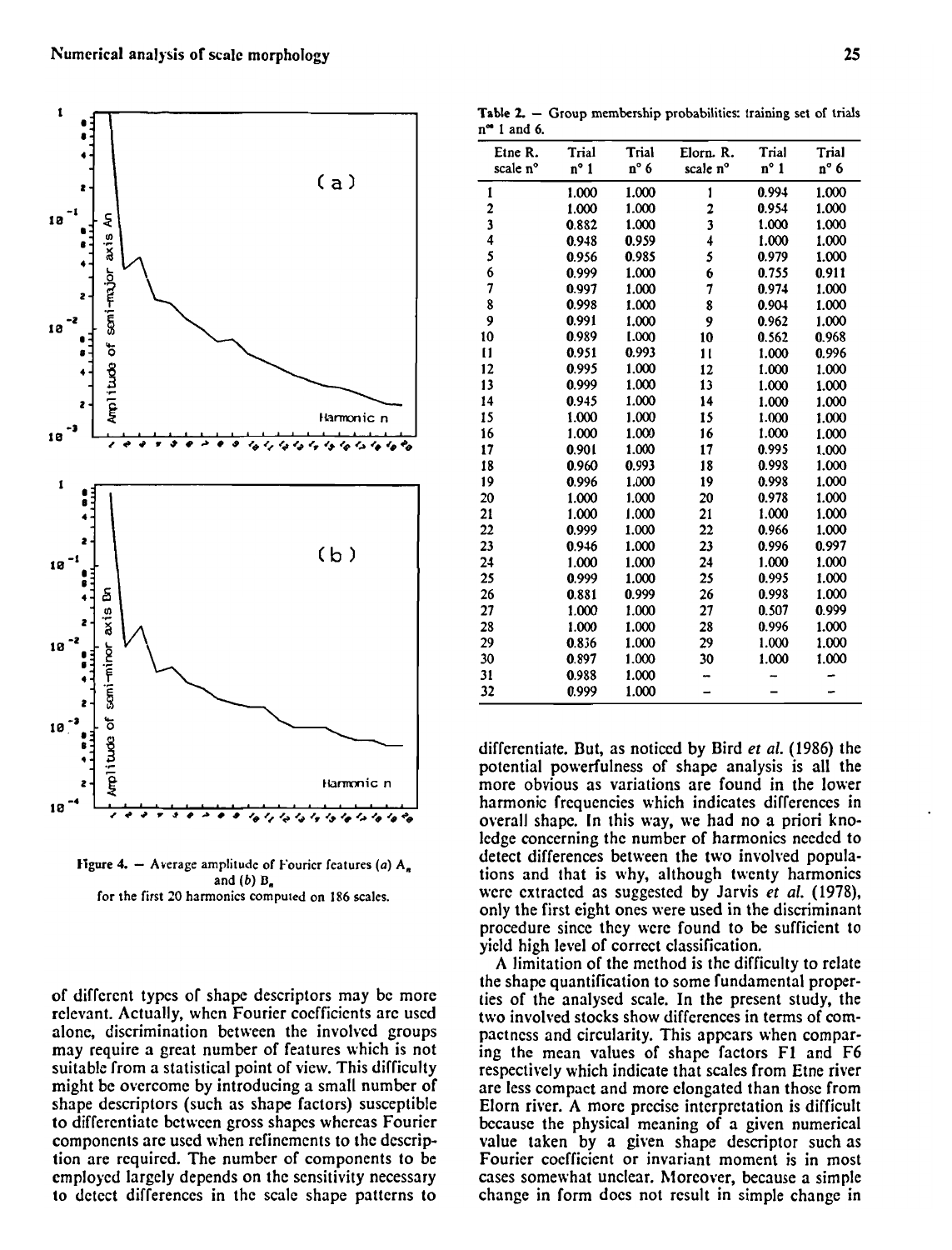shape parameter as pointed out by Bookstein et al. (1982), this approach cannot be used to devise an a priori mode1 of scale shape developmcnt. But, as noticed by Rohlf and Ferson (1983), if the purpose is to find some descriptors whose variations are sufficient to distinguish between given groups, this limitation is not a real problem.

Discriminant analysis yielding estimated misclassification rate lower than  $1\%$  can be considered as very successful. This high degree of efficiency and the capability, with an appropriate image processing equipment, of rapidly examining large samples automatically suggest that numerical analysis of scale morphology could provide a useful tool for fishery management. Nevertheless, further research is needed to investigate such a promising area. From a technical point of view, the reported cxperimcnt involvcd only two stocks and performance have to be evaluated when a great number of components are mixed. It would be also quite interesting to see how the technique allocates fish independent of the data base used for the construction of the classification rule and compare the results with those given by the bootstrap estimation method. This would require to process a greater number of scales in each studied stock. Moreover, such tests may require the use of a discriminant proccdure different from that used in the present study such as for example the quadratie approach. Because it is not based on the assumption of homoscedasticity, this technique has been proposed for studies using conventional scale analysis (Reddin and Burfitt, 1983) instead of the linear discriminant analysis first used by Lear and Sandeman (1980) which gave a lower efficiency on a yet less complex data base. Finally, optimizing the feature selection procedure is an essential requirement since this step obviously conditions the performance of the resulting classification. This will be al1 the more necessary as slight differences will have to be recognized which might require to investigate the potential usefulness of a greater number of Fourier components than that used in the present work. From a biological point of view, much has to be done especially to understand the biological bases of the observed variations in scale shape as well between as within stocks. Such knowledge might be very useful to settle realistic and efficient strategies for investigation of mixed stock fisheries. Such problcms extend beyond the scope of this papcr and are discussed with thc results of a more general study on salmon stock discrimination based on scale shape analysis (Pontual and Prouzet, 1987).

#### Acknowledgements

We would like to thank Mrs Bouroche for her helpful comments concerning the traduction of this paper.

#### **REFEREXCES**

- Anonymous, **1983.** Atlantic salmon scale reading. International Council for Exploration of the Sea. Report of the Atlantic salmon scale reading workshop. Aberdeen, Scotland **23-28** April **1984.**
- Berman hl., **J.** R., Green, K. Sherman, **1983.** Application of image analysis to the marine ecosystem studies. Int. Coun. Explor. Sea. C.hl. **1983/L:8.**
- Bilton 11. T.. **hl.,** Flain, **E:** Lucas, P. Kearton, R. Gard, **1983.** Tests on the accuracy of ageing New Zealand Quinnat salmon *(Oncorhynchus tschawytscha)* from their scales. *Can. Techn. Rep. Fish. Aquat. Sci.* nº 1199.
- Isilton LI. T., II. B. hlessinger, **1975.** Identification of hlajor British Columbia and Alaska runs of age **1.2** and **1.3**  sockeye from their scale characters. *Int. North Pacific Fish. Comm. Bull.,* 32, **109-129.**
- Bird J. L., D. T. Eppler, D. hl. Checkley, **1986.** Comparisons of herring otholiths using Fourier shape analysis. *Can.* J. *Fish. Aqwt. Sci.,* **43, 1228-1234.**
- Bookstein F. L., R. E. Stauss, J. M. Humphries, B. Chernoff, R. L. Elder, G. R. Smith, **1982.** A comment upon the use of Fourier methods in systematics. *Systematic Zool.,* 31, **85-92.**
- Butler J. **W.,** hl. K. Butler, A. Stroud, **1964.** Automatic classification of chromosomes. *In:* Data acquisition and

processing in biology and medecine K. Enslein Ed., Pergamon Press.

- Casselman J. hl., J. J. Collins, E. J. Crossman, P. E. Isshen, G. R. Spangler, **1981.** Lake white fish *(Coregonus clupeaformis)* stocks of the Ontario waters of Lake Huron. *Can.* J. *Fish. Aquat. Sci.,* 38, **1772-1789.**
- Efron IL, **1982.** The Jacknife, the Bootstrap and others rcsampling plans. *Regional conference series in applied mathematics.* Society for industrial and applied mathematics. Philadelphia Pensylvania, **19103, 92** p.
- Freeman II., **1961.** On the encoding of arbitrary geometric configurations. *IRE transactions on computers,* Vol. **EC-**IO, **421-432.**
- Freeman **li., 1974.** Computer processing of line drawing images. *Computing surreys,* 6, **57-97.**
- Giardina *C.* R., **F. 1%** Kuhl, **1977.** Accuracy of curve approximation by harmonically related vectors with elliptic loci. Computer graphics and image processing, **6, 277-285.**
- 11sia T. C., **1981. A** note on invariant moments in image processing. *IEEE Transactions on systems, man and cjberrwtics,* Vol. ShlCII, **831-833.**
- **Ilu** hl. **K. 1962.** Visual pattern recognition by moment invariants. IRE Transactions on information theory, Vol. **IT-8, 83 1-833.**